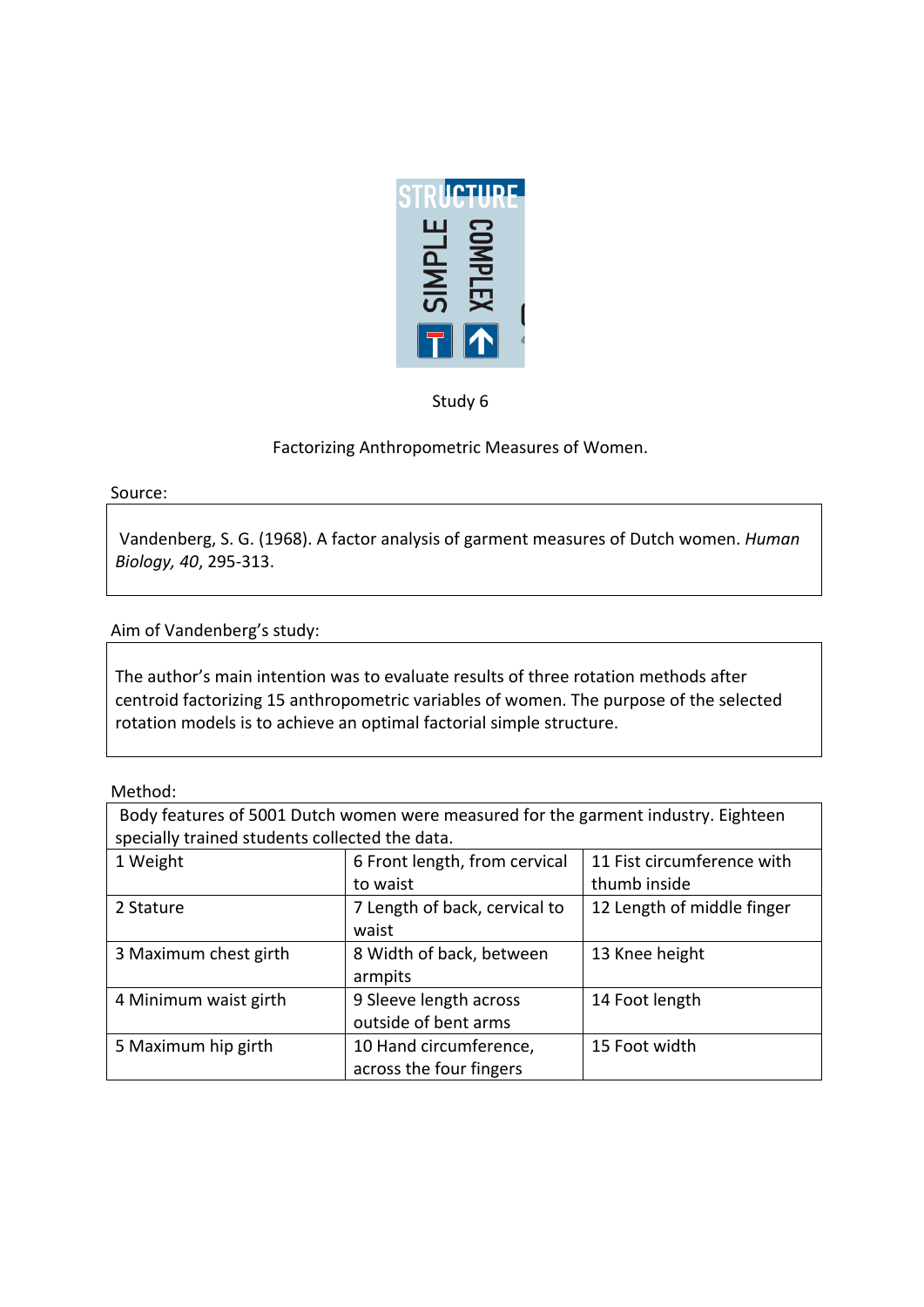Procedure of data analysis:

Centroid factors were rotated by Quartimax (Wrigley & Neuhaus, 1954), Varimax (Kaiser, 1958), and Oblimax (Saunders, 1961). An arbitrary criterion of loadings was used for each method to decide how many factors were rotated: Quartimax 4 factors, Varimax 5 factors, Oblimax 3 factors. Since the factors of different rotation methods showed much resemblance, the author's interpretation of the factors did not differ much from each other.

```
Table 1
```
Input for factor analysis:

1  $.212 \quad 1$ .870 -.077 1 .837 -.156 .906 1 .913 -.011 .853 .881 1 .001 .258 .567 .453 .458 1 .220 .517 .064 .028 .097 .311 1 .676 .058 .692 .647 .629 .436 .196 .271 .714 .082 .031 .118 .271 .363 .135 1 .495 .229 .401 .408 .411 .338 .171 .341 .311 1 .467 .242 .362 .377 .374 .316 .200 .302 .310 .701 .267 .506 .116 .098 .144 .229 .278 .172 .484 .458 .440 .267 .185 .732 -.012 -.042 .028 .241 .344 .052 .627 .022 .185. 241 .360 .645. .154 .139 .227 .299 .339 .193 .567 .419 .391 .581 .573 1 .395 .238 .284 .302 .339 .249 .173 .245 .238 .452 .312 .395. 255. For names of variables, see Tables 2 and 3 (note: variables are renumbered).

Eigenvalues:

5.89 3.34 1.21 0.99 0.73 0.69 ...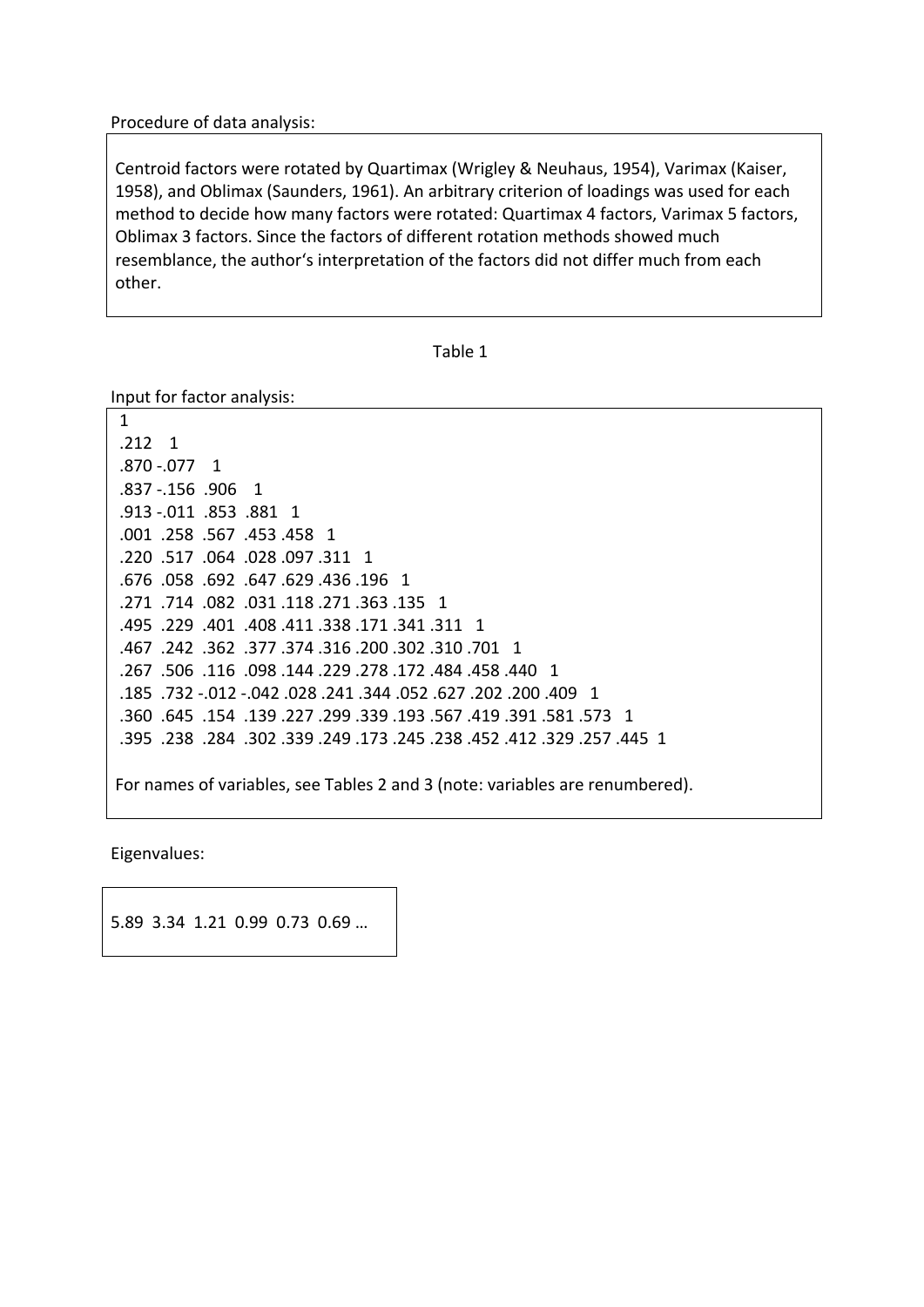### Varimax results

#### Table 2

|                | F1     | F <sub>2</sub> | F <sub>3</sub> |                      |
|----------------|--------|----------------|----------------|----------------------|
| No.            | Body   | Body           | Extremi-       | Variables            |
|                | Girth  | Height         | ties           |                      |
|                |        |                |                |                      |
| 1              | .82    | .13            | .34            | Weight               |
| 3              | .96    | $-.02$         | .10            | Max. chest girth     |
| 4              | .96    | $-.10$         | .16            | Min. waist girth     |
| 5              | .92    | .02            | .17            | Max. hip girth       |
| 10             | .36    | .17            | .76            | Hand circumference   |
| 11             | .32    | .18            | .74            | Fist circumference   |
| 8              | .80    | .13            | .03            | Width of back        |
| 15             | .26    | .21            | .60            | Foot width,          |
| 12             | .05    | .52            | .56            | Middle finger length |
| 6              | .53    | .41            | $-.06$         | Front length         |
| 14             | .13    | .68            | .44            | Foot length          |
| 9              | .06    | .79            | .21            | Sleeve length        |
| 13             | $-.03$ | .81            | .12            | Knee height          |
| 7              | .16    | .66            | $-.10$         | Length of back       |
| $\overline{2}$ | $-.07$ | .91            | .14            | Stature (height)     |
|                |        |                |                |                      |
| %              | 30.6   | 24.0           | 15.0           | Sum: 69.6            |

#### Varimax factor interpretation:

F1 Body girth (circumference, width) seems to be the best interpretation even though a large F1 factor loading of variable 6 (front length) remains unintelligible . Vandenberg's Varimax F1 loadings are essentially the same. He termed F1 'weight' factor and claimed similarity with Kretschmer's pyknic body type and Sheldon's endomorphic type.

F2 loadings are restricted to variables denoting lengths of body parts without exception. Vandenberg's F2 'is one of linearity or length.' For this author, it resembles Kretschmer's "leptosome type and Sheldon's endomorphics."

We find large F3 loadings for hand, finger, fist, and foot; therefore, the `extension of extremities' appears to be an appropriate interpretation. However, F3 weight =.34 (body weight) does not fit. Vandenberg's interpretation of his F3 result is essentially the same: "We might call this a hand and foot factor".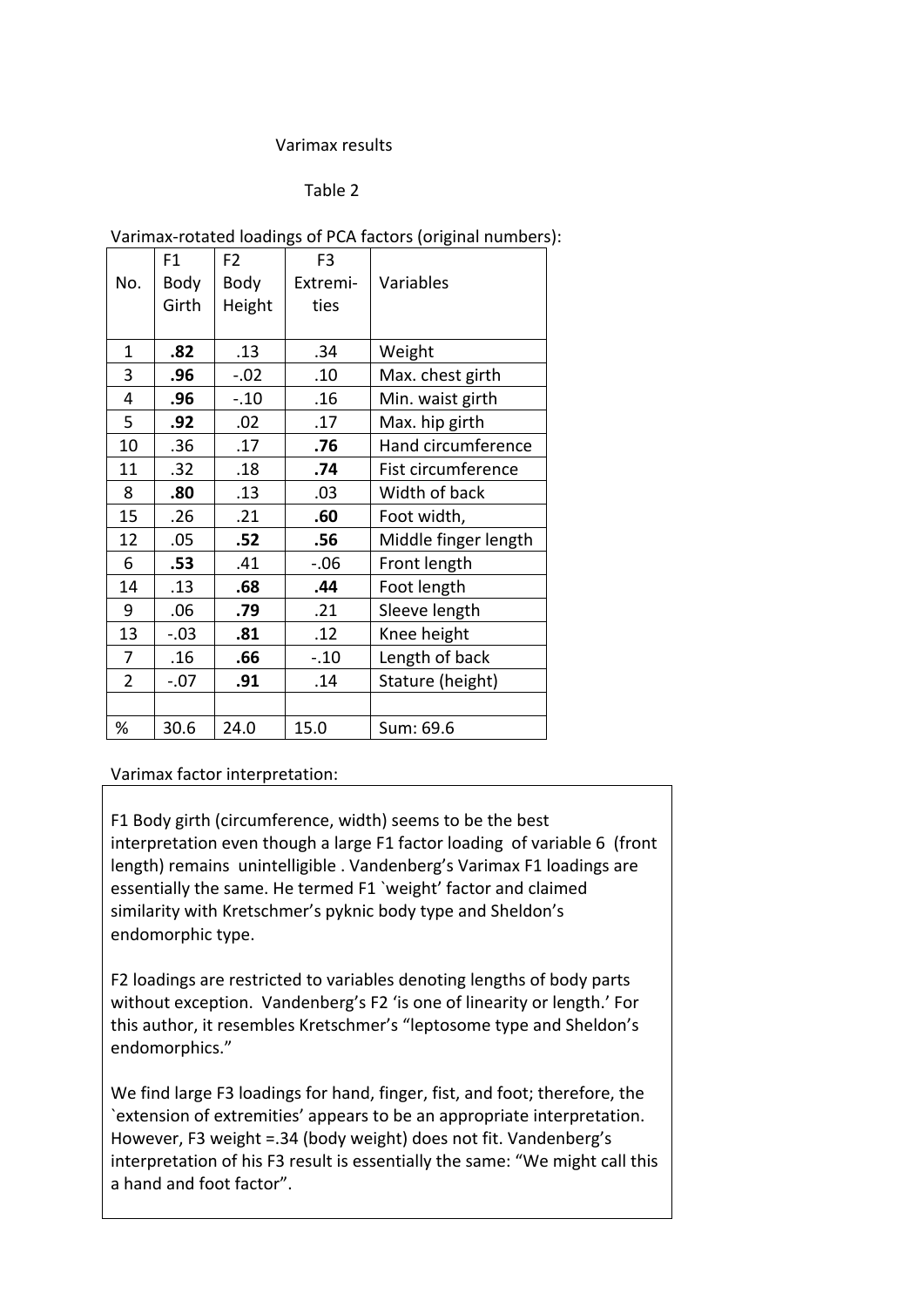# Criticism:

The clustering of variables by Varimax and other simple structure factors is not unintelligible even though the loadings of some individual variables remain obscure. However, an all-inclusive unidimensional 'volume' factor is lacking that is revealed by Varimin's rotation of these factors (see below). In addition, Varimax factors are unipolar without exception, while bipolarity would facilitate their interpretation as contributors to common variance.

### Varimin results

### Table 3

Varimin loadings (original numbers:

|                | F1     | Body form:  | F <sub>3</sub>     |                      |
|----------------|--------|-------------|--------------------|----------------------|
| No.            | Body   | Slender vs. | Size of            | Variables            |
|                | Volume | Corpulent   | Trunk vs.          |                      |
|                |        |             | Length of          |                      |
|                |        |             | <b>Extremities</b> |                      |
| $\mathbf{1}$   | .74    | $-.46$      | $-.24$             | Weight               |
| 3              | .65    | $-.46$      | $-0.55$            | Max. chest girth     |
| 4              | .59    | $-.55$      | $-.51$             | Min. waist girth     |
| 5              | .67    | $-.47$      | $-.46$             | Max. hip girth       |
| 10             | .59    | $-.49$      | .36                | Hand circumference   |
| 11             | .57    | $-.46$      | .38                | Fist circumference   |
| 8              | .62    | $-.25$      | $-.45$             | Width of back        |
| 15             | .51    | $-.33$      | .32                | Foot width           |
| 12             | .57    | $-.01$      | .52                | Middle finger length |
| 6              | .61    | .10         | $-.27$             | Front length         |
| 14             | .69    | .14         | .42                | Foot length          |
| 9              | .65    | .38         | .33                | Sleeve length        |
| 13             | .58    | .49         | .32                | Knee height          |
| 7              | .52    | .44         | .01                | Length of back       |
| $\overline{2}$ | .62    | .56         | .39                | Stature (height)     |
|                |        |             |                    |                      |
| %              | 36.0   | 17.7        | 16.4               | Sum: 69.6            |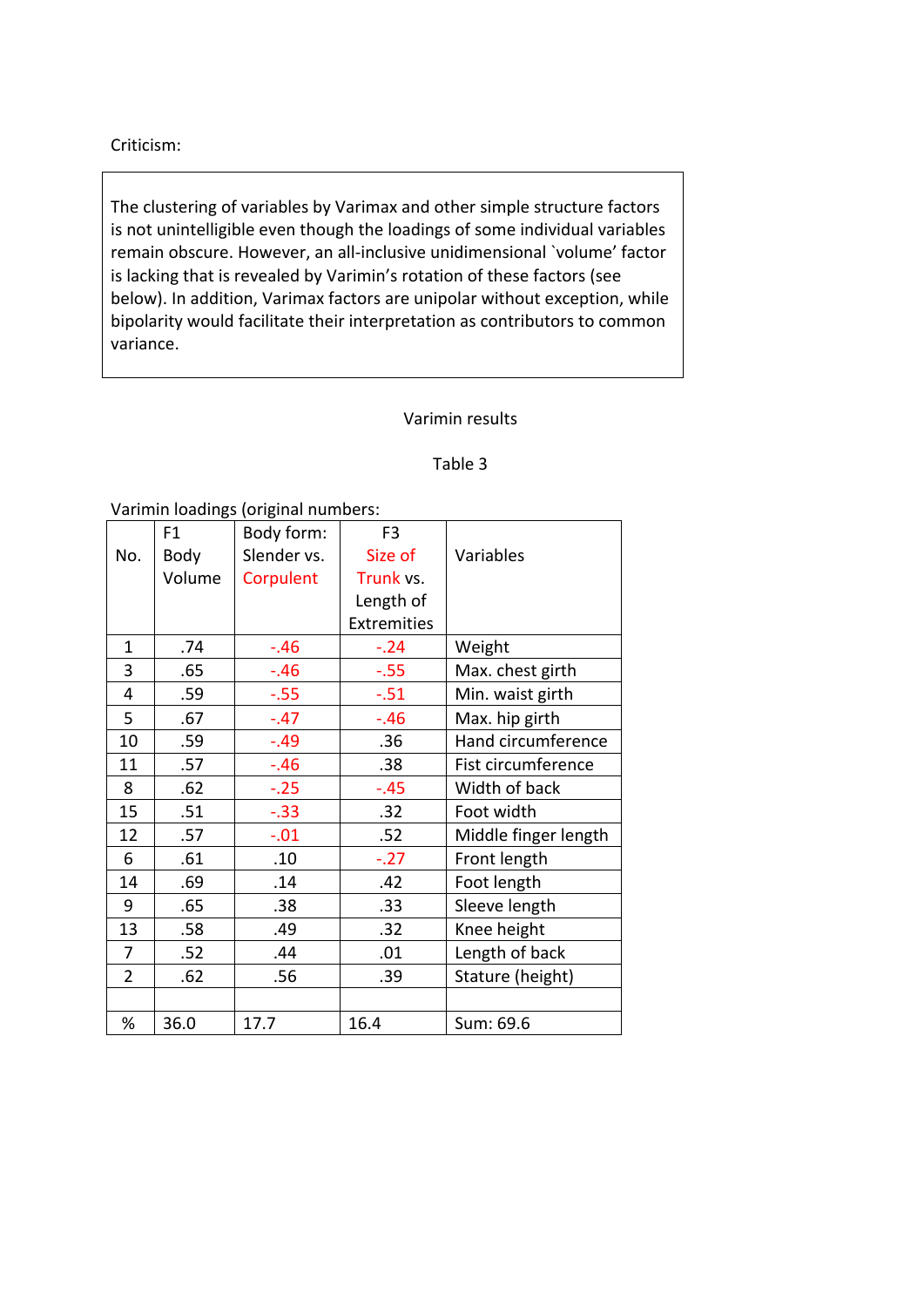# Interpretation of Varimin factors:

F1 is the result of variance of 'volume' (or mass, unspecified three-dimensionally). The best volume indicator is 'weight,' and the least appropriate one is 'foot width,' which is plausible. Volume is a most general factor. Its variance would increase by including nonadult boys and girls in the sample. The age of Vandenberg's youngest woman was 18, and the median age of his sample was roughly 45.

F2 is a bipolar factor indicating variance of human body forms whose polar designations tend to vary between 'slender' and 'corpulent' (or 'thin' vs. 'thick' or 'meager' vs. 'fat'). With the addition of some length to a person's body, the person's `slenderness' would increase, while adding some 'girth' ('circumference') to it would increase the person's ' corpulence.'

F3 is another bipolar factor, apparently separating variables that represent measures of body trunk (chest, hip, back) and limbs (hand, fist, finger, foot, sleeve, knee (leg). This can be understood as a distinction of locations of body parts varying between 'central' or 'middle' and `appended' parts whose growth seems to be independent to some extent.

# Evaluation:

An interpretation of Varimin factors of body measurement is considerably more satisfactory than an interpretation of Varimax or other simple structure factors. The distinction between F1 and F2 is essentially a distinction between mass and form. **Varimax** etc. rotations do not uncover general and partitioning dimensions. Another deficit of simple structure factors is that actual bipolar structures of dimensions are forced to submit themselves to inadequate unipolar models.